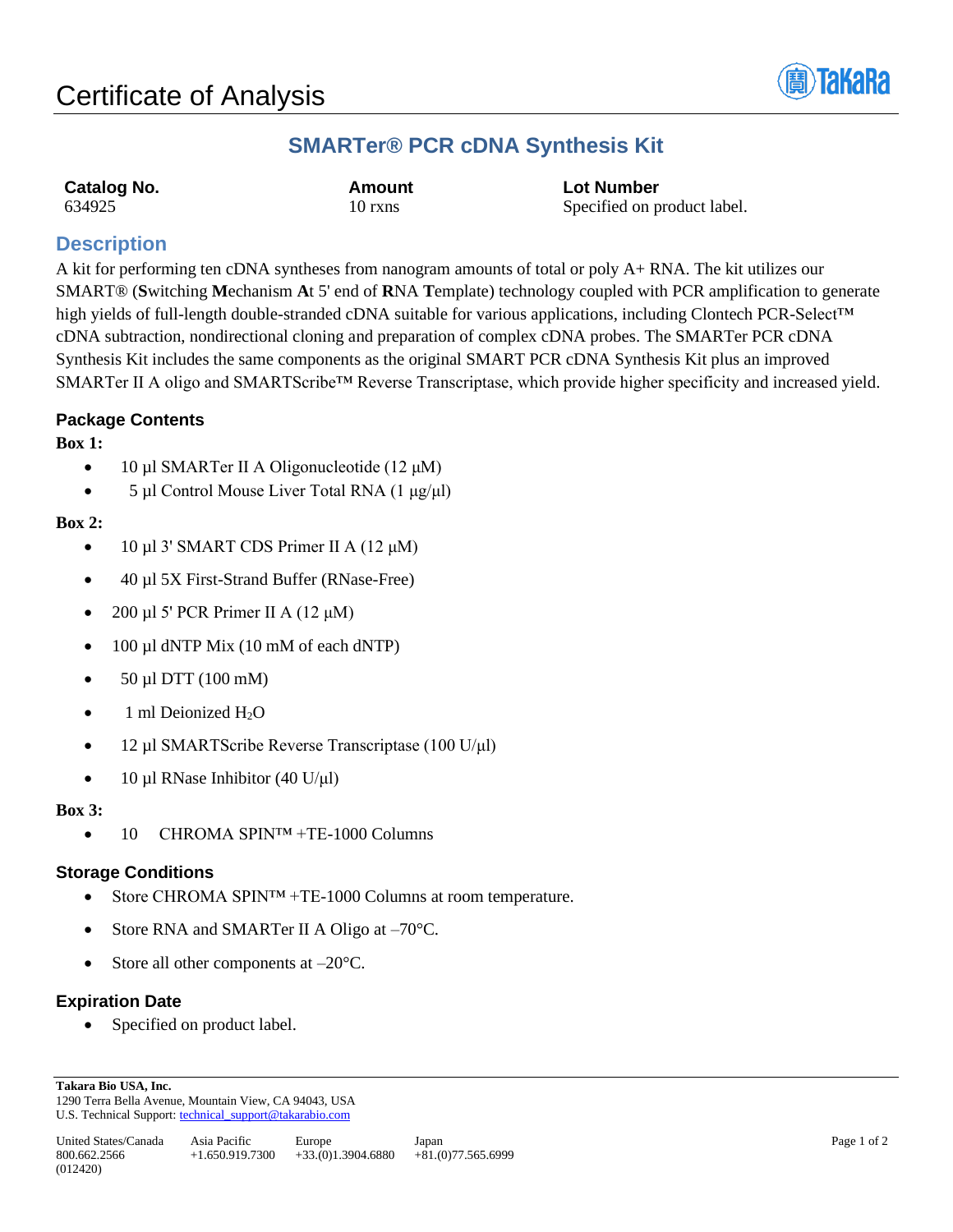SMARTer PCR cDNA Synthesis Kit

## **Shipping Conditions**

- Box 1 & Box 2: Dry ice  $(-70^{\circ}C)$
- Box 3: Room temperature  $(20-22^{\circ}C)$

### **Product Documents**

Documents for our products are available for download at **[takarabio.com/manuals](http://www.takarabio.com/manuals)** The following documents apply to this product:

• SMARTer PCR cDNA Synthesis Kit User Manual (PT4097-1)

## **Quality Control Data**

A sample kit from each lot was tested as follows: 1 μl (2 ng) of the Control Mouse Liver Total RNA was subjected to first-strand cDNA synthesis. 40 μl of TE buffer was added to the first-strand reaction product, and 10 μl of the diluted first-strand reaction product was used for PCR. A range of PCR cycles (18, 21, 24, and 27) was performed. 5 μl of the PCR product was electrophoresed on a 1.2% agarose/EtBr gel. A moderately strong smear from 0.5–5 kb was observed.

It is certified that this product meets the above specifications, as reviewed and approved by the Quality Department.